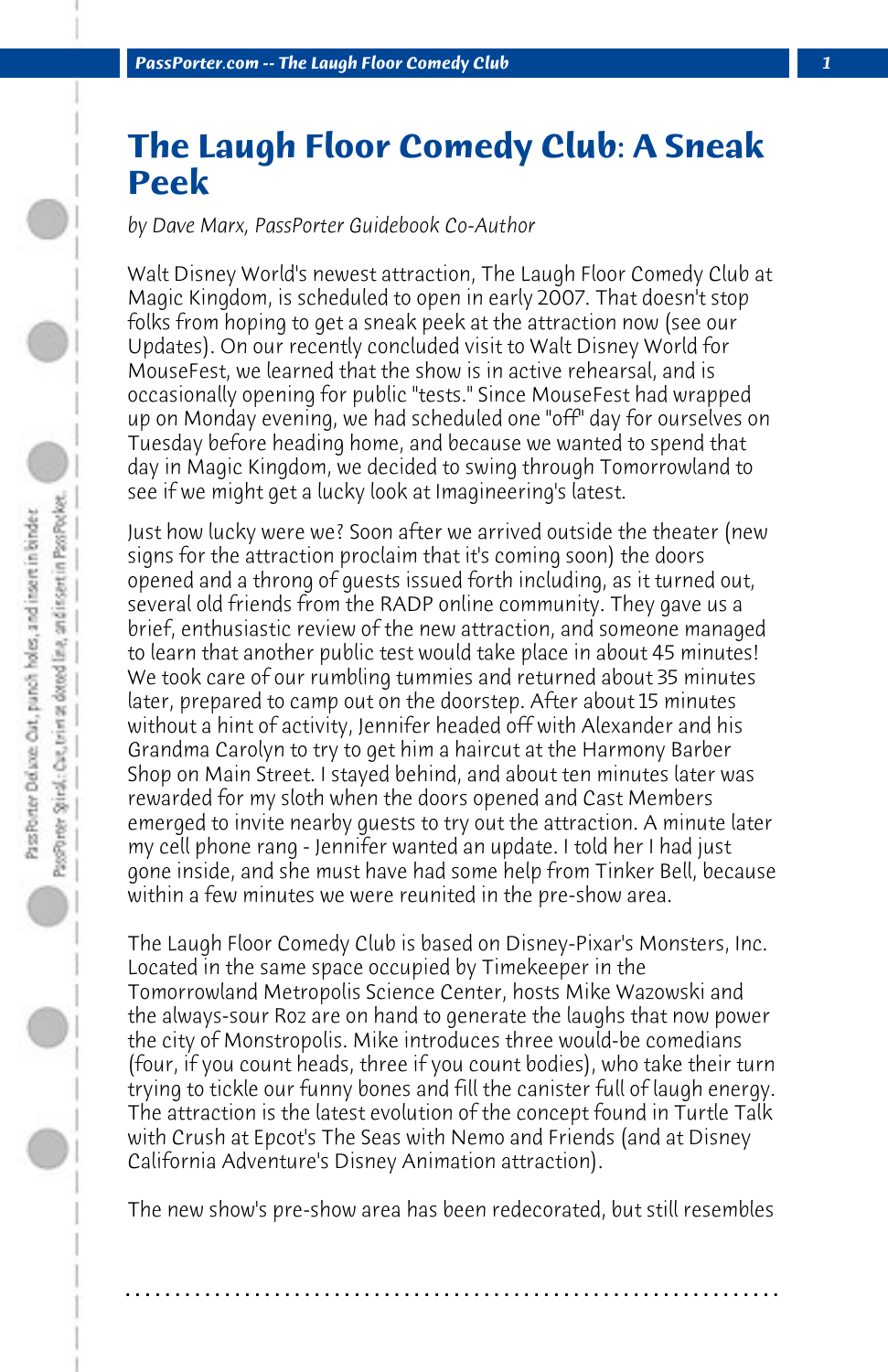the pre-show area for Timekeeper. On the walls, in place of the technical diagrams of Nine-Eye and the time machine are technical diagrams that explain the laugh energy-capture process. A bulletin board on the left-hand wall includes reviews of past comedy acts (definitely take the time to read this). Video screens play animated messages that set the stage for the attraction, including an invitation to guests to "text" jokes to Mike and Roz via cell phone (text to 42319, start your text with MIKE or ROZ and include your name and hometown; normal text messaging charges apply). Your joke may not be included in the show you view (or at all). The guest-supplied jokes we heard came from people in places like Glendale (California), suggesting that Imagineers were submitting some or most of the "texted" jokes.

The theater doors opened, and we entered a totally-revamped theater. At the front of the theater is a large, central screen flanked by two smaller screens. In place of the level, seat-less Circlevision theater setup from Timekeeper, we found a traditional theater with a sloping floor and row upon row of bench-style seats facing the stage. The grating voice of Roz "encourages" guests to move all the way down to the end of the row. This is one case where nobody would dare disobey! The seats are less than comfy, made of plastic with no body-accommodating curves, just flat slab seat bottoms and seat backs with barely-rounded curves at the corners. The seat bottoms are also a bit higher than normal for no apparent reason, so your legs are more likely to dangle than stretch out. Perhaps it's just that monsters need slightly different seating than the humans that will be present for most shows?

Like Turtle Talk with Crush and the early prototype "Talk to Stitch" at Disneyland's Innoventions, the attraction is a combination of live performance and real-time, computer-generated animation. Live performers back stage provide the voices (two actors provide all six voices, according to our sources), and the on-screen movements of the computer-generated characters are influenced by the live performer's own actions, especially their lip movements (getting a computer-generated character to move its lips convincingly while an actor ad-libs dialog is no mean feat). As with Crush, a cast member circulates about the audience with a microphone and the characters on screen interview the guests. Another twist is added to this show, as there are now video cameras trained on the audience so we can see the guests being interviewed or otherwise incorporated into the act.

The show moves along briskly, with Mike Wazowski introducing comedy acts, Roz dropping them down a trap door if/when they bomb, and the acts themselves doing their best to get laughs. This is live comedy folks, and Disney has drawn upon its extensive experience with live,

**. . . . . . . . . . . . . . . . . . . . . . . . . . . . . . . . . . . . . . . . . . . . . . . . . . . . . . . . . . . . . . . . . .**